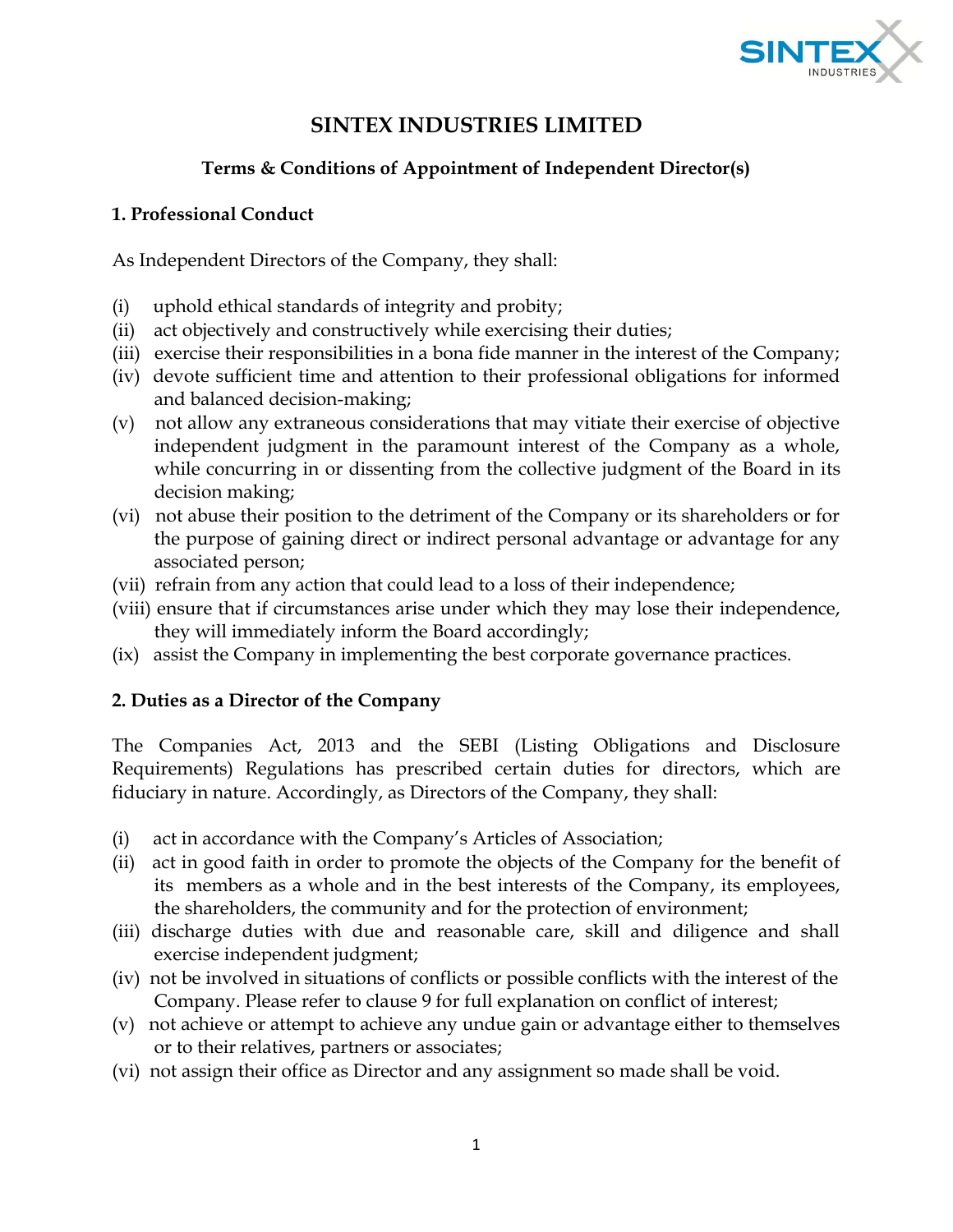

In terms of the SEBI (Listing Obligations and Disclosure Requirements) Regulations, they will also be abide by the Code of Conduct of the Company shall affirm compliance with the code on an annual basis.

### **3. Responsibility, Role and Function**

# **3.1 Responsibilities:**

As an Independent Director of the Company, they will have the same responsibilities as that of any other directors of the Company. The Board of the Company as a whole is collectively responsible to provide direction and supervision to the Company.

#### **3.2 Role as an Independent Director**

As independent directors, they will:

- (i) help in bringing an independent judgment to bear on the Board's deliberations especially on issues of strategy, performance, risk management, resources, key appointments and standards of conduct;
- (ii) bring an objective view in the evaluation of the performance of board and management;
- (iii) scrutinize the performance of management in meeting agreed goals and objectives and monitor the reporting of performance;
- (iv) satisfy themselves on the integrity of financial information and that financial controls and the systems of risk management are robust and defensible;
- (v) safeguard the interests of all stakeholders, particularly the minority shareholders;
- (vi) balance the conflicting interest of the stakeholders;
- (vii) determine appropriate levels of remuneration of executive directors, key managerial personnel and senior management and have a prime role in appointing and where necessary recommend removal of executive directors, key managerial personnel and senior management;
- (viii) moderate and arbitrate in the interest of the company as a whole, in situations of conflict between management and shareholder's interest.

# **3.3 Duties**

As independent directors, they will:

- (i) undertake appropriate induction and regularly update and refresh their skills, knowledge and familiarity with the company;
- (ii) seek appropriate clarification or amplification of information and, where necessary, take and follow appropriate professional advice and opinion of outside experts at the expense of the company;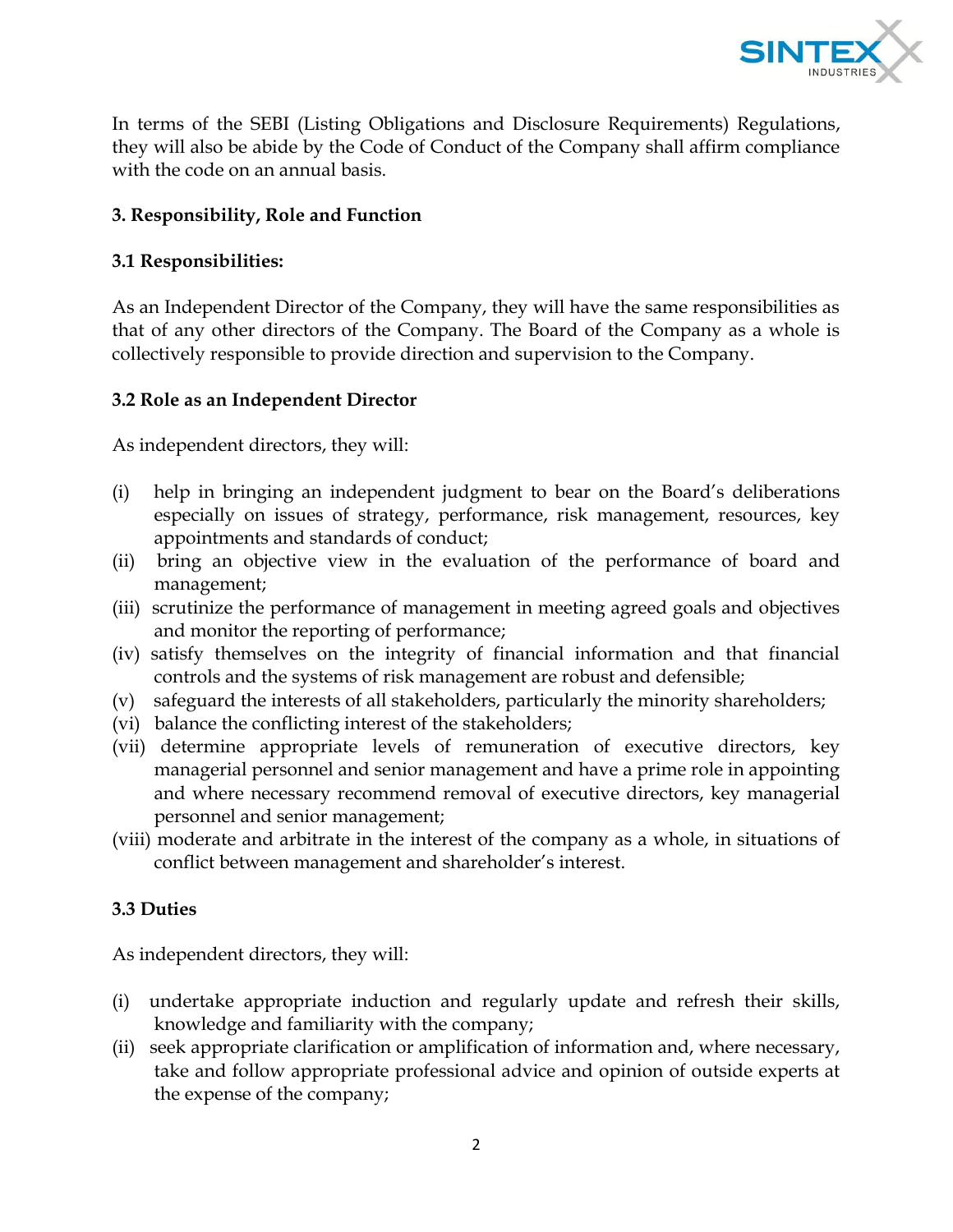

- (iii) strive to attend all meetings of the Board of Directors and of the Board committees of which they are a member/chairperson;
- (iv) participate constructively and actively in the committees of the Board in which they are chairperson/member;
- (v) strive to attend the general meetings of the company;
- (vi) where they have concerns about the running of the company or a proposed action, ensure that these are addressed by the Board and, to the extent that they are not resolved, insist that their concerns are recorded in the minutes of the Board meeting;
- (vii) keep themselves well informed about the company and the external environment in which it operates;
- (viii) not to unfairly obstruct the functioning of an otherwise proper Board or committee of the Board;
- (ix) pay sufficient attention and ensure that adequate deliberations are held before approving related party transactions and assure themselves that the same are in the interest of the company;
- (x) ascertain and ensure that the company has an adequate and functional vigil mechanism and to ensure that the interests of a person who uses such mechanism are not prejudicially affected on account of such use;
- (xi) report concerns about unethical behaviour, actual or suspected fraud or violation of the company's code of conduct or ethics policy;
- (xii) act within their authority, assist in protecting the legitimate interests of the company, shareholders and the employees;
- (xiii) not disclose confidential information, including commercial secrets, technologies, advertising and sales promotion plans, unpublished price sensitive information, unless such disclosure is expressly approved by the Board or required by law.

#### **4. Time commitment**

- 4.1 They will devote such time to the affairs of the Company as is required for discharging their duties as member of the Board and member/Chairman of (Name of Committee).
- 4.2 The Board, the Audit Committee and Nomination and Remuneration Committee meetings are generally held four times a year within stipulated time of the close of the quarter. The Board has also constituted various other committees viz. the Stakeholders Relationship Committee, CSR Committee which conduct their meetings at regular intervals and as and when the need arises. Depending upon the need, the Board / Board committees may conduct additional meetings as and when required.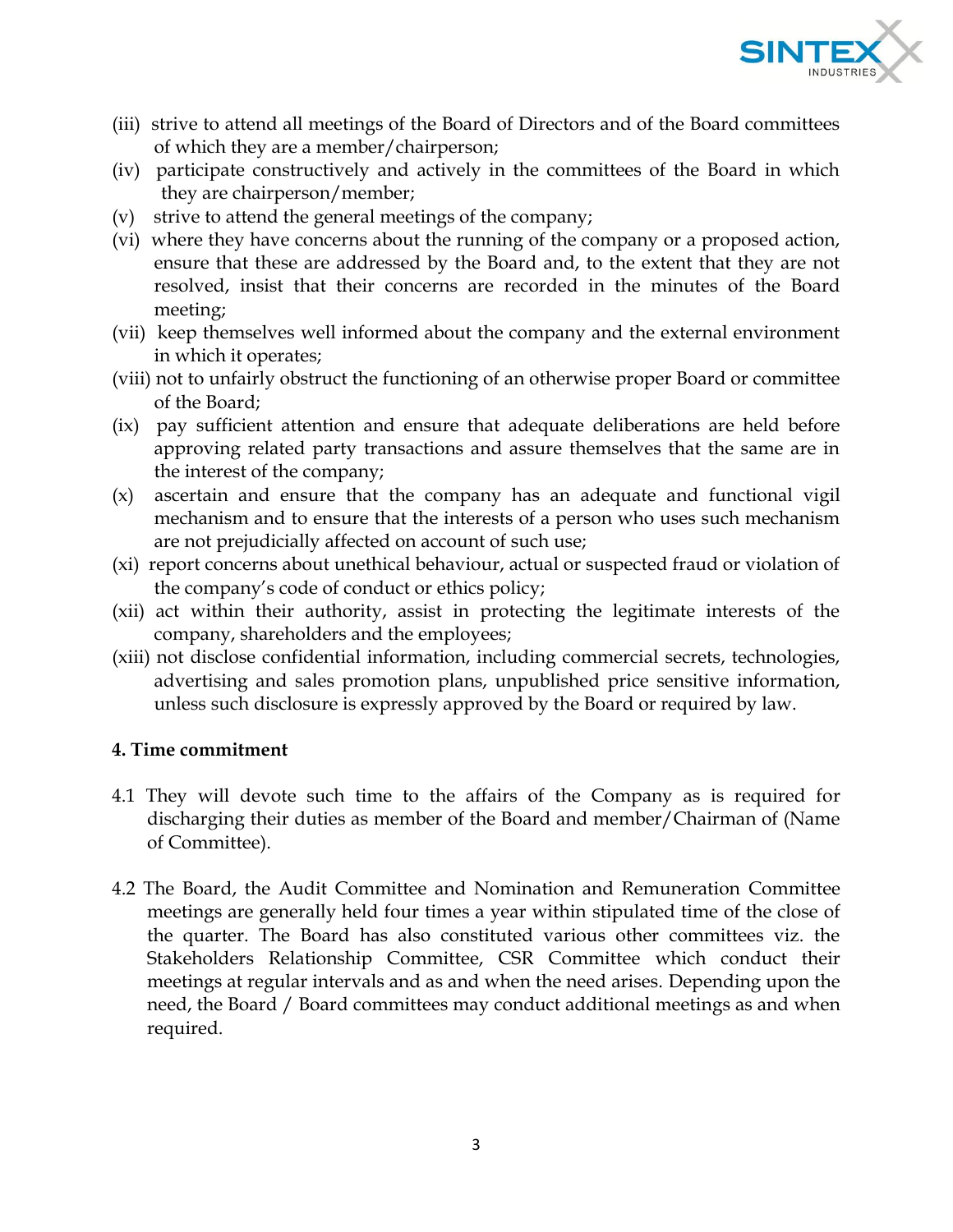

4.3 They will consult with the Chairman if they propose to accept additional assignments that may impact their time availability for fulfilling their aforesaid role for the Company.

#### **5. Induction, Training and Development**

The Company conducts training and knowledge sessions for its Directors, which may include all or any of the following:

- a) Meeting with Key Management;
- b) Visit to Plants

It is recommended that they attend all these programs and sessions which will help broaden their understanding of the Company, its business, and the environment and markets in which it operates.

#### **6. Remuneration**

Their remuneration is governed by the Companies Act, 2013.

### **7. D & O Insurance**

Presently the Company has a Directors and Officers' liability insurance policy ("D & O policy") and intends to assume and maintain such cover for the full term of their appointment.

#### **8. Performance Evaluation**

Their appointment and re appointment on the Board shall be subject to the outcome of the annual performance evaluation process. The Board shall carry out an evaluation of the performance as per the approved evaluation on an annual basis.

#### **9. Conflict of Interest and disclosure**

It is accepted and acknowledged that they may have business interests other than those in the Company. As a condition to their appointment, they are required to declare all such directorships, appointments and interests to the Board in writing in the prescribed form annually and as and when there is any change. The Secretarial Department will assist them in making these disclosures in a timely manner.

In the event, that their circumstances seem likely to change and might give rise to a conflict or interest or a change which impacts their independence as an Independent Director of the Company, they shall intimate to the Company forthwith.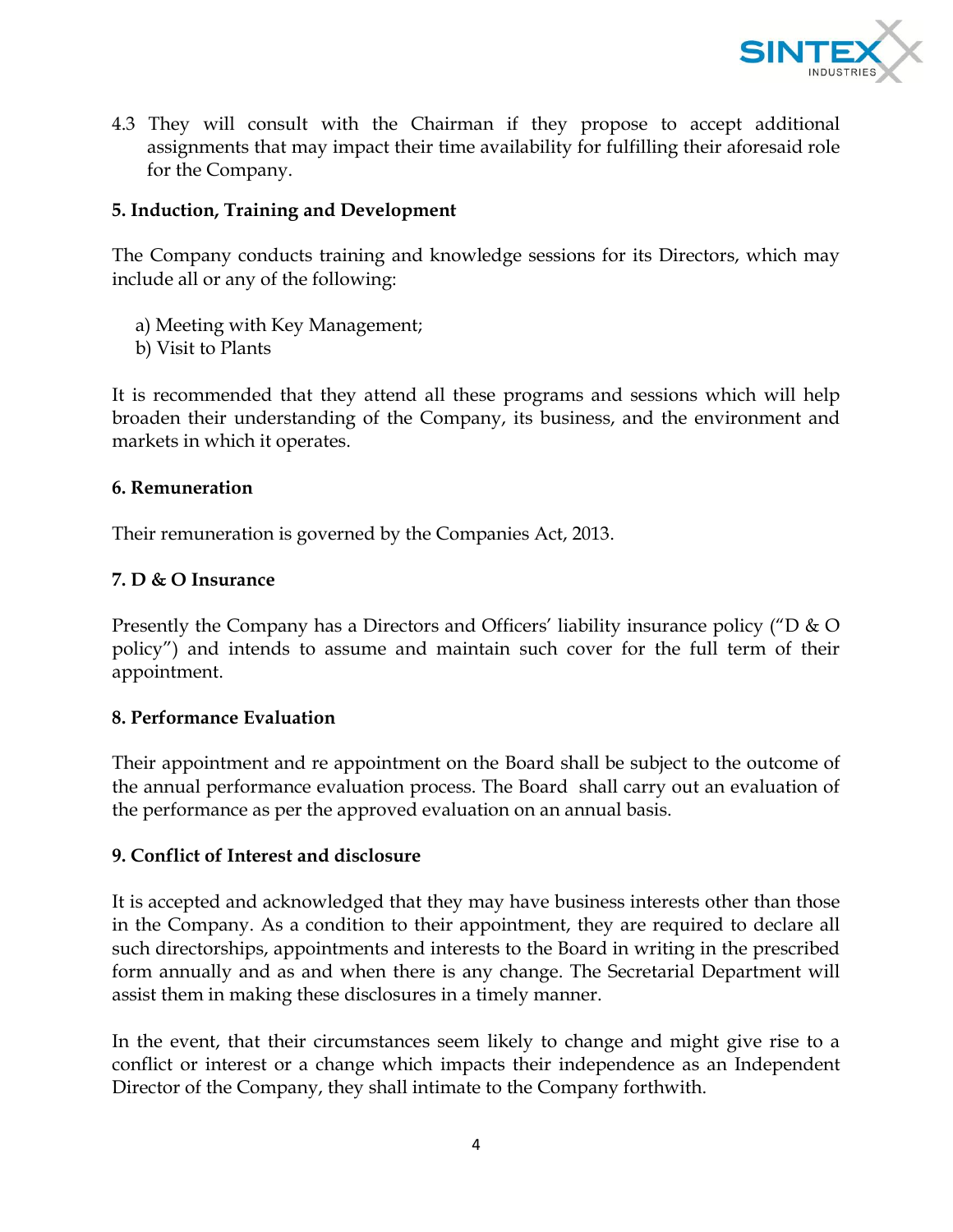

It is expected that they will not serve on the Boards of competing companies.

# **10. Independent professional Advice**

There may be occasions when they consider that they need professional advice in furtherance of their duties as a Director and it will be appropriate for them to consult independent advisers at the Company's expense. The Company will reimburse the full cost of expenditure incurred in accordance with the Company's policy.

#### **11. Disclosure of Interest**

The Company is required to include in its Annual Accounts a note of any material interest that a Director may have in any transaction or arrangement that the Company has entered into. Such interest should be disclosed no later than when the transaction or arrangement comes up at a Board meeting so that the minutes may record their interest appropriately and Company's records are updated. A general notice that they are interested in any contracts with a particular person, firm or company is acceptable.

### 12. **Obligations with respect to independent directors.**

(1) An independent director shall be held liable, only in respect of such acts of omission or commission by the listed entity which had occurred with his knowledge, attributable through processes of board of directors, and with his consent or connivance or where he had not acted diligently with respect to the provisions contained in these regulations.

(2) An independent director who resigns or is removed from the board of directors of the listed entity shall be replaced by a new independent director by listed entity at the earliest but not later than the immediate next meeting of the board of directors or three months from the date of such vacancy, whichever is later:

Provided that where the listed entity fulfils the requirement of independent directors in its board of directors without filling the vacancy created by such resignation or removal, the requirement of replacement by a new independent director shall not apply.

(3) Every independent director shall, at the first meeting of the board in which he participates as a director and thereafter at the first meeting of the board in every financial year or whenever there is any change in the circumstances which may affect his status as an independent director, submit a declaration that he meets the criteria of independence as provided in clause (b) of sub-regulation (1) of regulation 16 and that he is not aware of any circumstance or situation, which exist or may be reasonably anticipated, that could impair or impact his ability to discharge his duties with an objective independent judgment and without any external influence.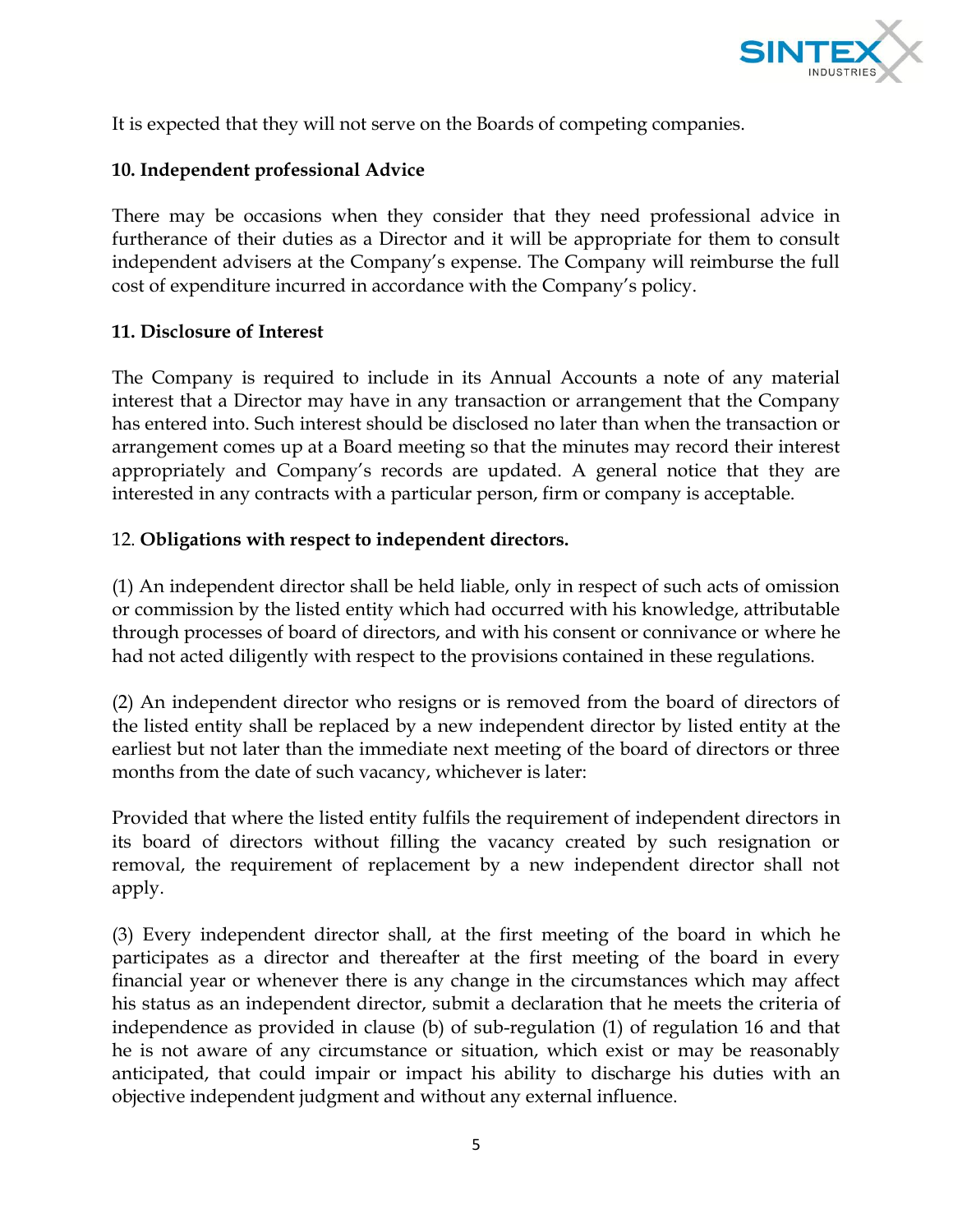

#### **13. Independent director databank registration**

All Independent Directors responsibilities shall submit annual declarations confirming that they have already registered their names with the data bank maintained by the Indian Institute of Corporate Affairs ["IICA"] as prescribed by the Ministry of Corporate Affairs under the relevant rules. They shall clear the exam as prescribed under the aforesaid Notification

#### **14. Confidentiality**

- 14.1 All information that is sent to them (excepting public disclosures or press releases) shall be treated as confidential and should not be disclosed or released to any third party either during their tenure or later without preclearance in writing from the Company, unless required by law or by the rules of any stock exchange or regulatory body, which shall be intimated forthwith upon disclosure. We also expect even if disclosed with appropriate consent, that such third party be bound by the same terms of confidentiality.
- 14.2 In the course of their duties, they will be privy to price sensitive information and data, forecasts and plans. Their attention is drawn to the guidelines on insider trading, disclosure and prohibition of forward looking statements. It is prudent for them to avoid making any statement or disclosing information in breach of the guidelines, regulations and code of conduct and it is suggested to consult the Company if they require any clarification.

Company's insider trading code is available on the website of the company and a copy of the same may also be obtained from the Company Secretary's office.

#### **15. Conclusion of appointment/ termination**

- 15.1 Their tenure on the Board shall be in accordance with the policy on appointment of independent directors adopted by the Board from time to time and on such terms as approved by the shareholders of the Company.
- 15.2 They may resign from their position at any time and should they wish to do so, they are requested to serve a reasonable written notice on the Board.
- 15.3 Continuation of their appointment is contingent on their getting re-elected by the shareholders in accordance with provisions of Companies Act, 2013 and the